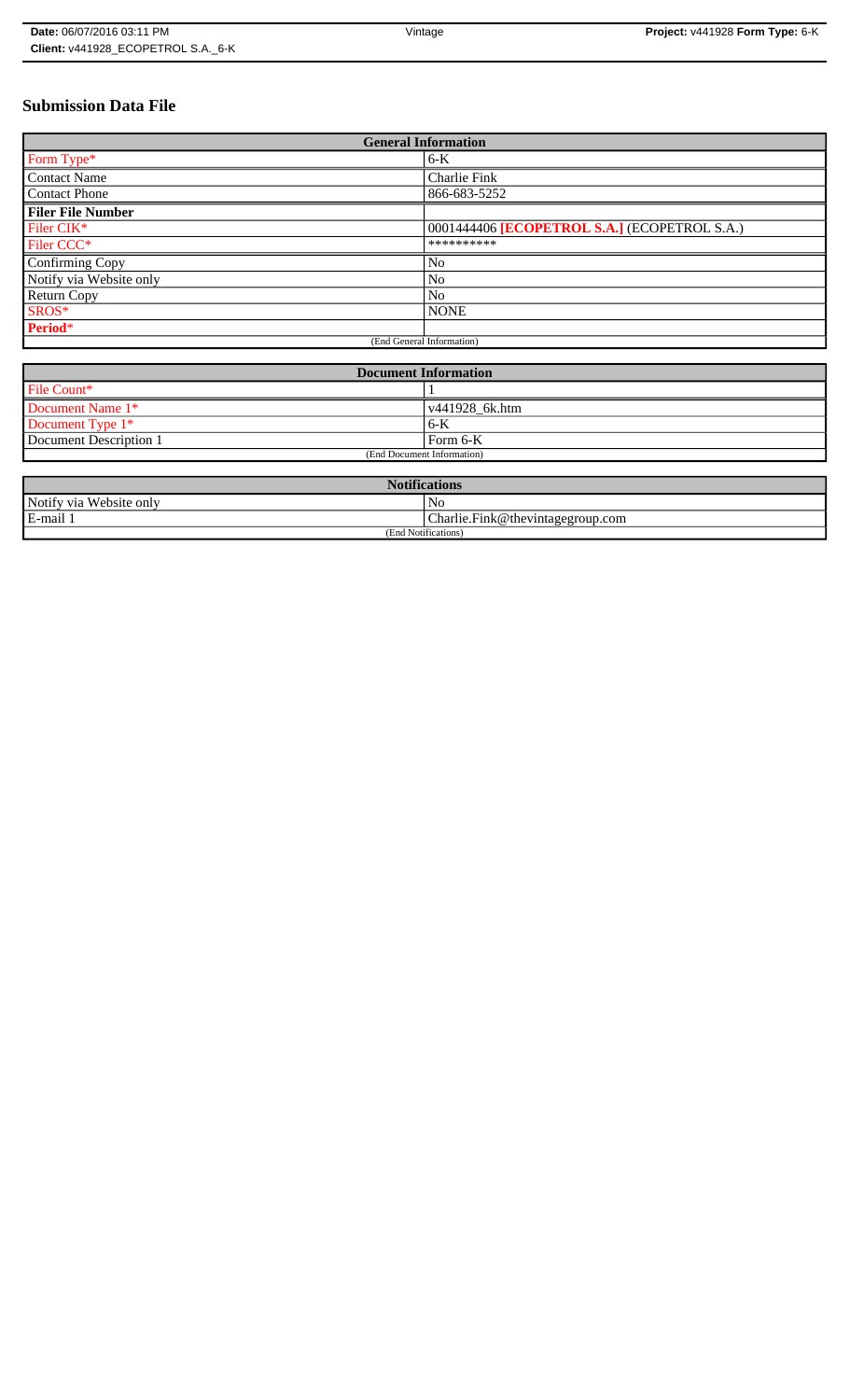#### **UNITED STATES SECURITIES AND EXCHANGE COMMISSION Washington, D.C. 20549**

## **FORM 6-K**

#### **REPORT OF FOREIGN PRIVATE ISSUER PURSUANT TO RULE 13a-16 OR 15d-16 UNDER THE SECURITIES EXCHANGE ACT OF 1934**

For the month of June, 2016 Commission File Number 001-34175

ECOPETROL S.A.

(Exact name of registrant as specified in its charter)

N.A.

(Translation of registrant's name into English)

COLOMBIA

(Jurisdiction of incorporation or organization)

Carrera 13 No. 36 – 24 BOGOTA D.C. – COLOMBIA

(Address of principal executive offices)

Indicate by check mark whether the registrant files or will file annual reports under cover of Form 20-F or Form 40-F.

Form 20-F  $\boxtimes$  Form 40-F  $\Box$ 

Indicate by check mark if the registrant is submitting the Form 6-K in paper as permitted by Regulation S-T Rule 101(b)(1)

 $Yes \Box$  No  $\boxtimes$ 

Indicate by check mark if the registrant is submitting the Form 6-K in paper as permitted by Regulation S-T Rule 101(b)(7)

 $Yes \Box$  No  $\boxtimes$ 

Indicate by check mark whether the registrant by furnishing the information contained in this form is also thereby furnishing the information to the Commission pursuant to Rule 12g3-2(b) under the Securities Exchange Act of 1934.

 $Yes \Box$  No  $\boxtimes$ 

If "Yes" is marked, indicate below the file number assigned to the registrant in connection with Rule 12g3-2(b): 82-  $N/A$ 

*Ecopetrol S.A. hereby designates this report on Form 6-K as being incorporated by reference into its registration statement on Form F-3, as filed with the SEC on July 26, 2013 (File No. 333-190198)*.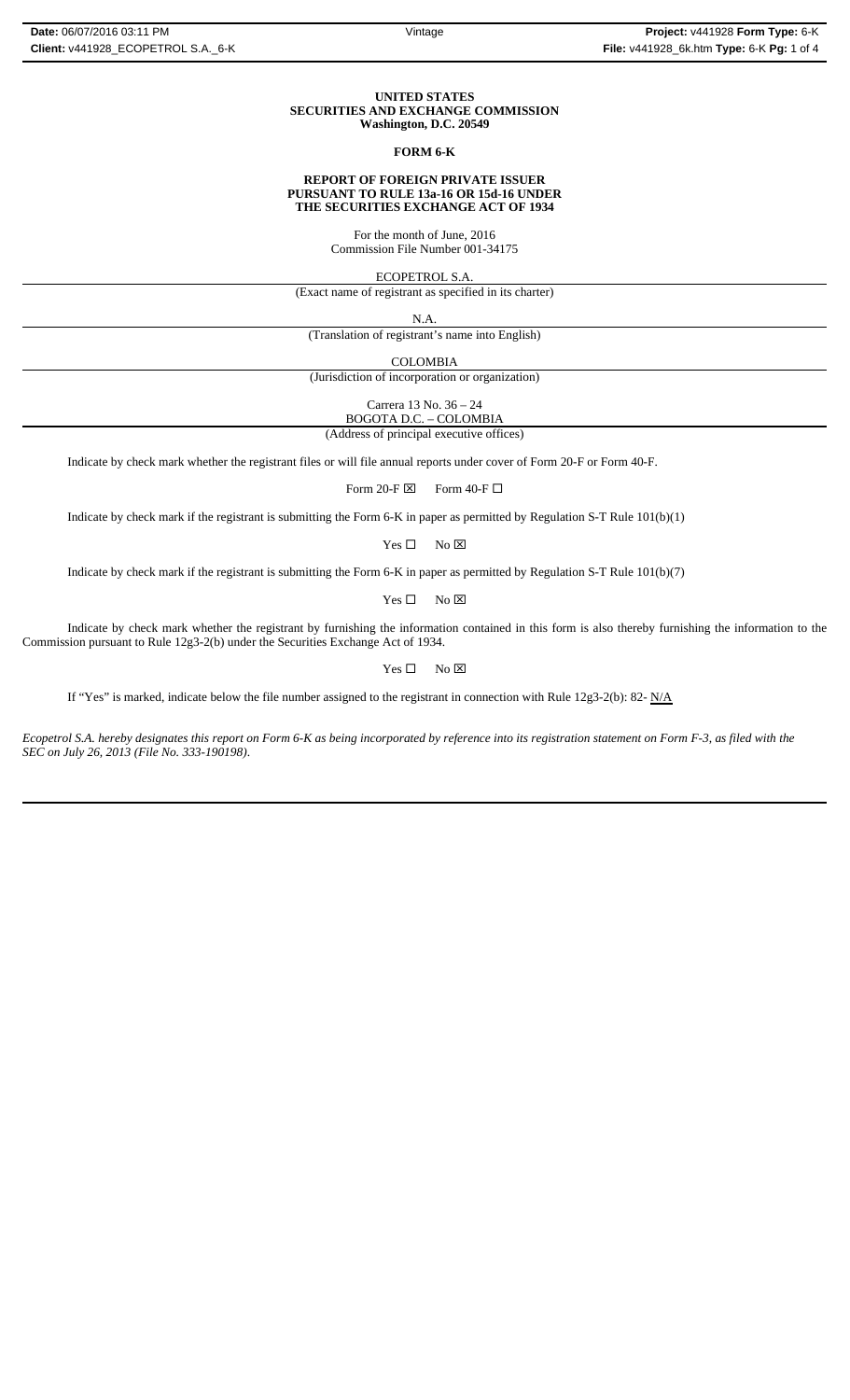-----------------------------------------

*Ecopetrol S.A. hereby designates this report on Form 6-K as being incorporated by reference into its registration statement on Form F-3, as filed with the SEC on July 26, 2013 (File No. 333-190198)*.

#### **Ecopetrol Continues the Implementation of Hedge Accounting Policy**

Ecopetrol S.A. (BVC: ECOPETROL; NYSE: EC) hereby announces that its Board of Directors, in a session held on June 6, 2016, approved the implementation of "Hedge of a net investment in a foreign operation" accounting as established under the International Accounting Standard IAS 39 (paragraph 102) and Decrees 2420 and 2496 of 2015 regarding International Financial Reporting Standards (IFRS).The decision seeks to reduce the volatility within the nonoperational results of the Company due to the effects of fluctuations in foreign exchange rates.

The net investment hedge will apply to a portion of the foreign currency investments that the Company owns and whose functional currency is the U.S. dollar, with the hedging instrument being the portion of our dollar-denominated debt that generated a net liability position by the end of May.

As from the adoption of net investment hedge accounting, the effect of fluctuations in the foreign exchange rate on the hedged instrument will be recognized as Other Comprehensive Income (OCI) in Equity, where currently the foreign exchange effect on subsidiaries which have the U.S. dollar as their functional currency is recorded when accounted under the equity method. This policy is subject to a test of effectiveness and the ineffective portion will be recognized in profit or loss.

The amounts recognized in OCI will be taken into profit and loss only if and at such time the investments designated for purposes of the net investment hedge are sold. In the meantime such fluctuations will remain in Equity, even after debt payments are made.

The net investment hedge will be applied prospectively from June 7, 2016. This accounting change will be treated alike for both Colombian IFRS and IFRS as issued by the IASB.

## **Bogota, June 7, 2016**

*Ecopetrol is the largest company in Colombia and is an integrated oil & gas company; it is among the top 50 oil companies in the world and among the four top ones in Latin America. Besides Colombia - where it generates over 60% of the national production - it has exploration and production activities in Brazil, Peru & the US (Gulf of Mexico). Ecopetrol owns the largest refinery in Colombia and most of the pipeline and multi-product pipeline network in the country, and is significantly increasing its participation in bio-fuels.*

*This release contains statements that may be considered forward looking statements within the meaning of Section 27A of the U.S. Securities Act of 1933 and Section 21E of the U.S. Securities Exchange Act of 1934. All forward-looking statements, whether made in this release or in future filings or press releases or orally, address matters that involve risks and uncertainties, including in respect of the Company's prospects for growth and its ongoing access to capital to fund the Company's business plan, among others. Consequently, changes in the following factors, among others, could cause actual results to differ materially from those included in the forward-looking statements: market prices of oil & gas, our exploration and production activities, market conditions, applicable regulations, the exchange rate, the Company's competitiveness and the performance of Colombia's economy and industry, to mention a few. We do not intend, and do not assume any obligation to update these forward-looking statements.*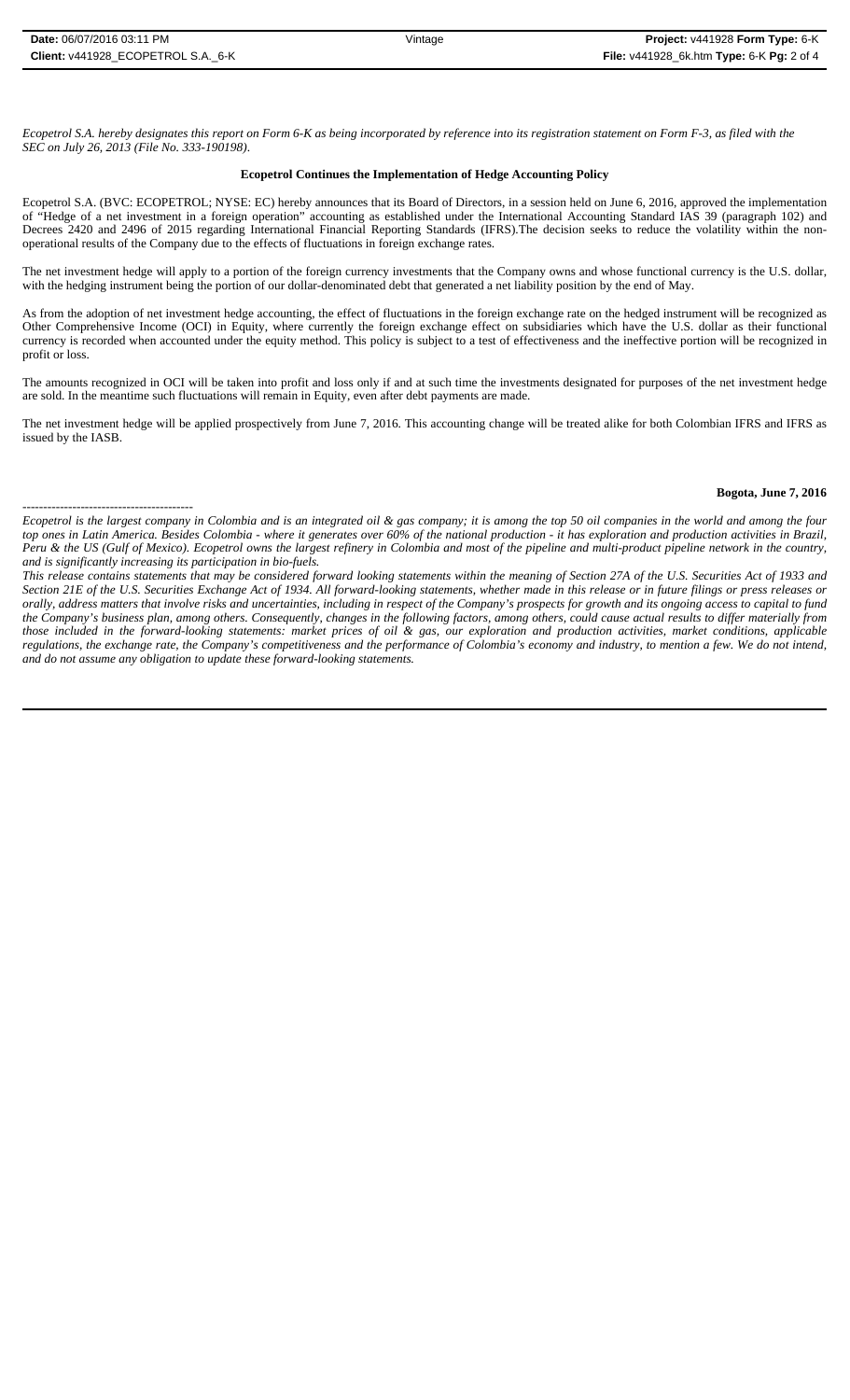## **For further information, please contact:**

# **Head of Corporate Finance and Investor Relations (A)**

Lina María Contreras Mora Phone: (+571) 234 5190 E-mail: investors@ecopetrol.com.co

## **Media Relations (Colombia)**

Jorge Mauricio Tellez Phone: + 571-234-4329 e-mail: mauricio.tellez@ecopetrol.com.co